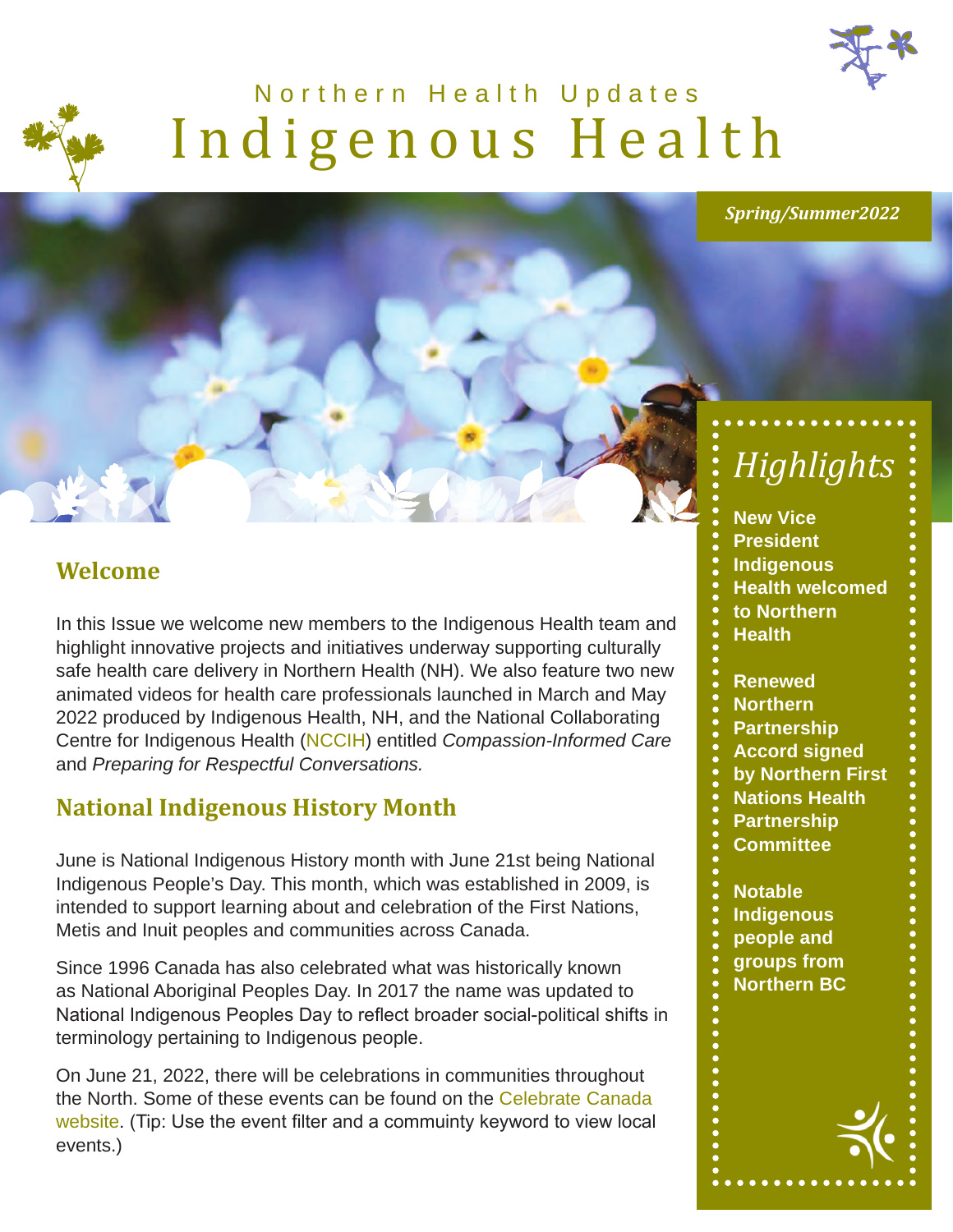

Nicole.Cross[@](mailto:Nicole.Cross%40northernhealth.ca?subject=) [northernhealth.ca](mailto:Nicole.Cross%40northernhealth.ca?subject=)

**250-645-3141**



#### **New Vice President Indigenous Health Welcomed to Northern Health**

On April 1, 2022 Nicole Cross was welcomed and began her tenure as the new Vice President Indigenous Health, NH.

Nicole Cross | Noxs Ni'isYuus was born and raised in Northern BC. She belongs to the Nisga'a Nation and raised by the community of Laxgalts'ap and the House of Niisyuus. Nicole comes to Northern Health (NH) from her previous position as Assistant Deputy Minister of Indigenous Health within the Ministry of Health BC. Nicole is a dedicated health professional with a Master of Health Administration (MHA; UBC).

At the same time, the organization expressed deep appreciation and extended well-wishes to Dr. Margo Greenwood, outgoing Vice President Indigenous Health. Dr. Greenwood served NH in this capacity for eight years. She will continue to work with NH in her role as the Academic Leader of the National Collaborating Center for Indigenous Health (NCCIH) hosted by the University of Northern British Columbia (UNBC). Margo will be greatly missed but leaves an exceptional legacy with the organization including a clear vision and direction to support the continuous improvement of culturally safe health care services for Indigenous peoples of the North.

#### **Renewed Northern Partnership Accord signed by Northern First Nations Health Partnership Committee**

The First Nations Health Authority, Northern Health, and the Northern Regional Caucus representing 55 First Nations communities in the North formally renewed their collective commitment to optimizing the health and well-being of First Nations through the signing of the updated Northern Partnership Accord (NPA). After the close of a voting process that demonstrated community endorsement of the renewed agreement, a signing ceremony was held in Prince George on May 10, 2022 to celebrate, acknowledge, and renew the partnership commitment to each other and to Northern First Nations communities.

The Northern Partnership Accord was originally signed in 2012. The 2022 version of the document reflects "ongoing growth, evolution, and strengthening of the partnerships and directs the development of joint work plans to support the implementation of their shared priorities… [i]n signing the Accord, the partners have committed to improving health and wellness services accessed by First Nations in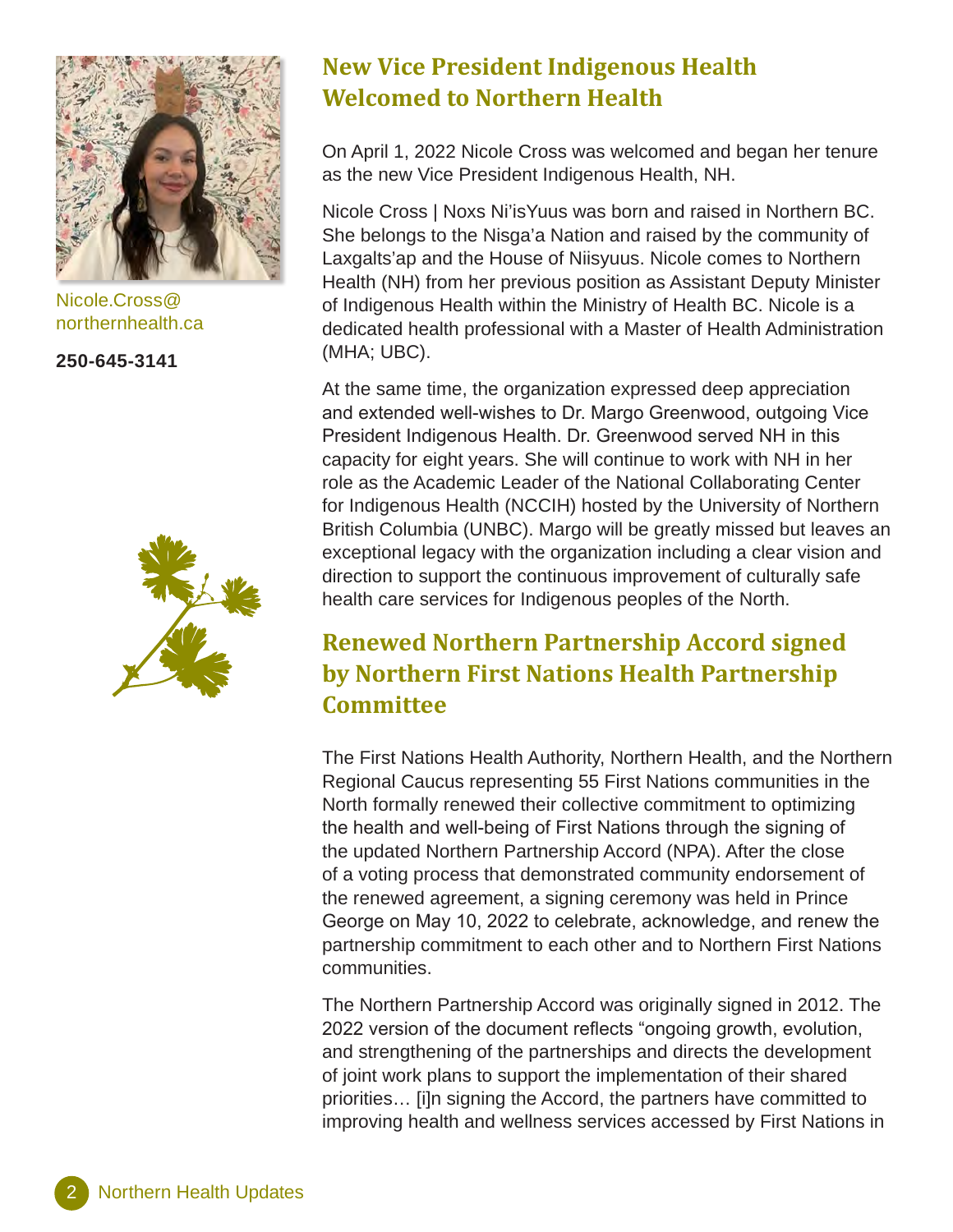the Northern Region, and will work within their part of the health system to support the work under the Accord" (FNHA, 2022, p. 3).

The Northern First Nations Health Partnership Committee (NFNHPC) is the key oversight committee for the NPA and the implementation of the Northern First Nations Health and Wellness Plan which strives to address the priorities of northern FN communities in partnership between FNHA, NHA and nations. This work also further assists us in working collaboratively in upholding and addressing Recommendations from In Plain Sight and the Truth and Reconciliation Commission of Canada Calls to Action as well as the Articles set forth in the United Nations Declaration on the Rights of Indigenous Peoples.

The most recent meeting of the NFNHPC was held on April 7, 2022 followed by a Communique outlining five key priority items discussed at the meeting including the NPA, crisis response, mandate letters from the Ministry of Health to the Health Authorities, Primary Care and Mental Wellness Substance Use Working Groups, and Indigenous Patient Liaisons.

#### **Notable Indigenous people and groups from Northern BC**

#### **Snotty Nose Rez Kids**

Snotty Nose Rez Kids are a First Nations hip hop duo composed of Haisla rappers Darren "Young D" Metz and Quinton "Yung Trybez" Nyce. They are originally from Kitamaat Village, British Columbia, and currently based in Vancouver.

#### **They have been nominated for:**

- 2019 Polaris Music Prize
- 2019 Juno Award for Indigenous Artist or Group of the Year
- 2022 Juno Award for Contemporary Indigenous Artist of the Year

#### **Eden Robinson**

Eden is an author born in Kitamaat, British Columbia, she is a member of the Haisla and Heiltsuk First Nations.

#### **Her literary works include:**

- 1996 *Traplines*
- 2000 *Monkey Beach*
- 2006 *Blood Sports*
- 2011 *Sasquatch at Home: Traditional Protocols & Modern Storytelling*
- 2017 *Son of a Trickster*
- 2018 *Trickster Drift*
- 2021 *Return of the Trickster*

#### **Awards and Nominations:**

She won the Ethel Wilson Fiction Prize in 2001 for *Monkey Beach*, and the Writers' Trust Engel/ Findley Award in 2016 for her body of work. In 2017 she was named a recipient of the \$50,000 Writers' Trust Fellowship.

*Son of a Trickster* was shortlisted for the 2017 Scotiabank Giller Prize. *Trickster Drift* won the Ethel Wilson Fiction Prize at the BC Book Awards on May 11, 2019.

*Son of a Trickster* was selected for the 2020 edition of Canada Reads, in which it was defended by actress Kaniehtiio Horn.

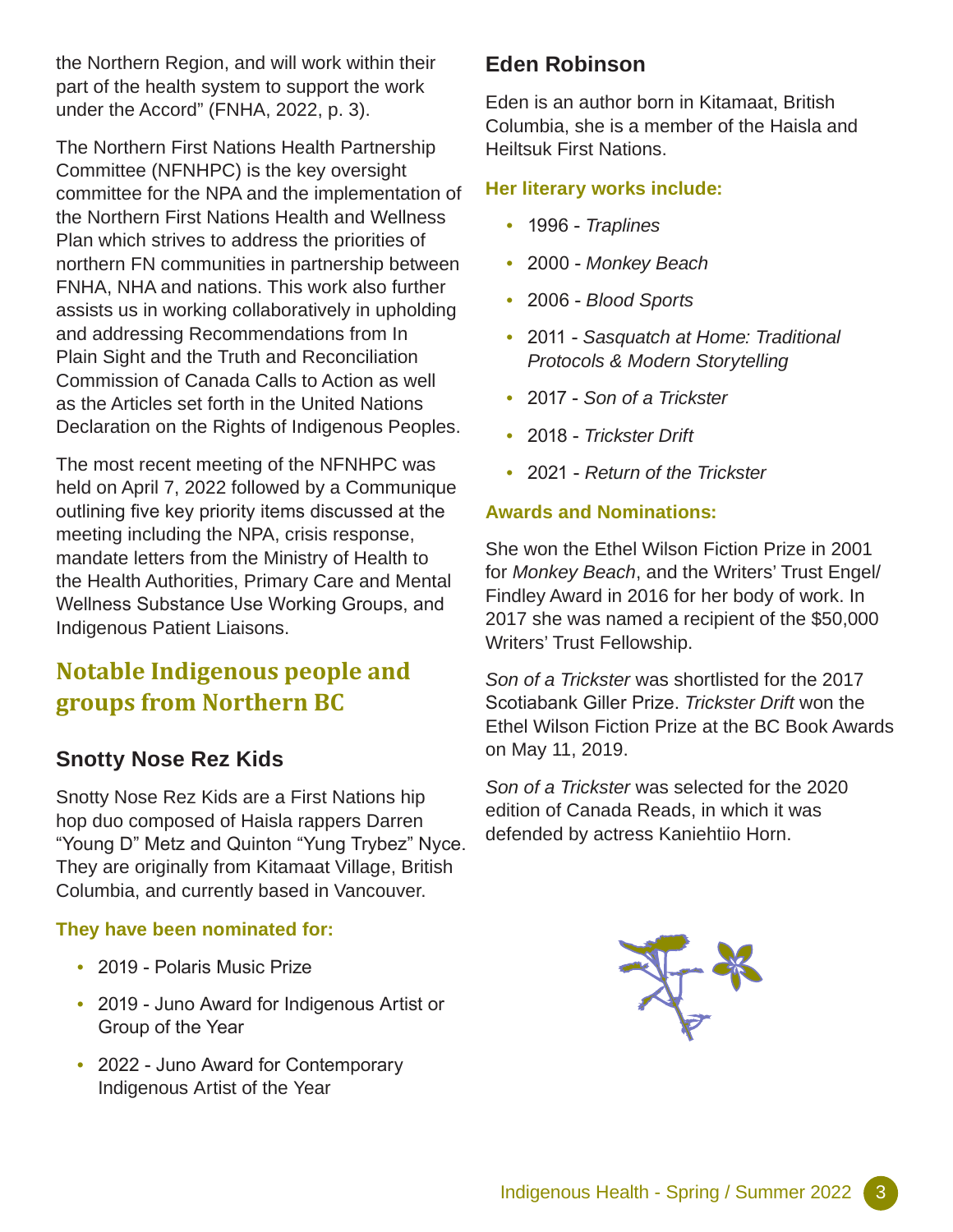#### **Terry Teegee**

Terry Teegee, is the elected Regional Chief of the British Columbia Assembly of First Nations and proudly serving his second term in this position. Terry's ancestry is Dakelh, Gitxsan and Sekani descent and is a member of Takla Nation. As a former Registered Professional Forester, Terry was responsible for looking after the forests, forest lands and forest resources. Terry is deeply involved in natural resources development and the pertaining policies. As Regional Chief, he was an instrumental voice in the development and historic passing of the *Declaration on the Rights of Indigenous Peoples Act* (DRIPA).

#### **Terry's strong leadership, both provincially and nationally, was vital on the following portfolios and issues:**

- AFN Chair on the United Nations Declaration on the Rights of Indigenous Peoples Implementation Committee
- AFN Representative on the UN Convention of Biodiversity
- Co-Chair for the Champions Table with BC Business Council
- Co-Chair of the AFN National Fisheries **Committee**
- Co-Lead on the AFN Justice and Policing Portfolio
- Member of the BC First Nation Gaming **Commission**
- Tripartite Working Group (TWG) member to implement Bill C-92, Indigenous Child Welfare Jurisdiction Bill to implement the Commitment Document Provincially

#### **Sophie Thomas**

A member of the Saik'uz First Nation, which is a part of the larger Carrier Nation. She was a traditional healer, and sadly passed away in 2010. Her legacy lives on through the book "Plants and Medicines of Sophie Thomas".

#### **A sample of her achievements include:**

- 1987 Presenter- Founding Conference of Naturopath Association of Seattle
- 1993 Woman of the Year, Carrier Sekani Tribal Council
- 1997 Honorary Membership, "Canadian Research Institute for the Advancement of Women"
- 2000 Video "Warmth of Love The Four Seasons of Sophie Thomas" produced by Terry Jacks

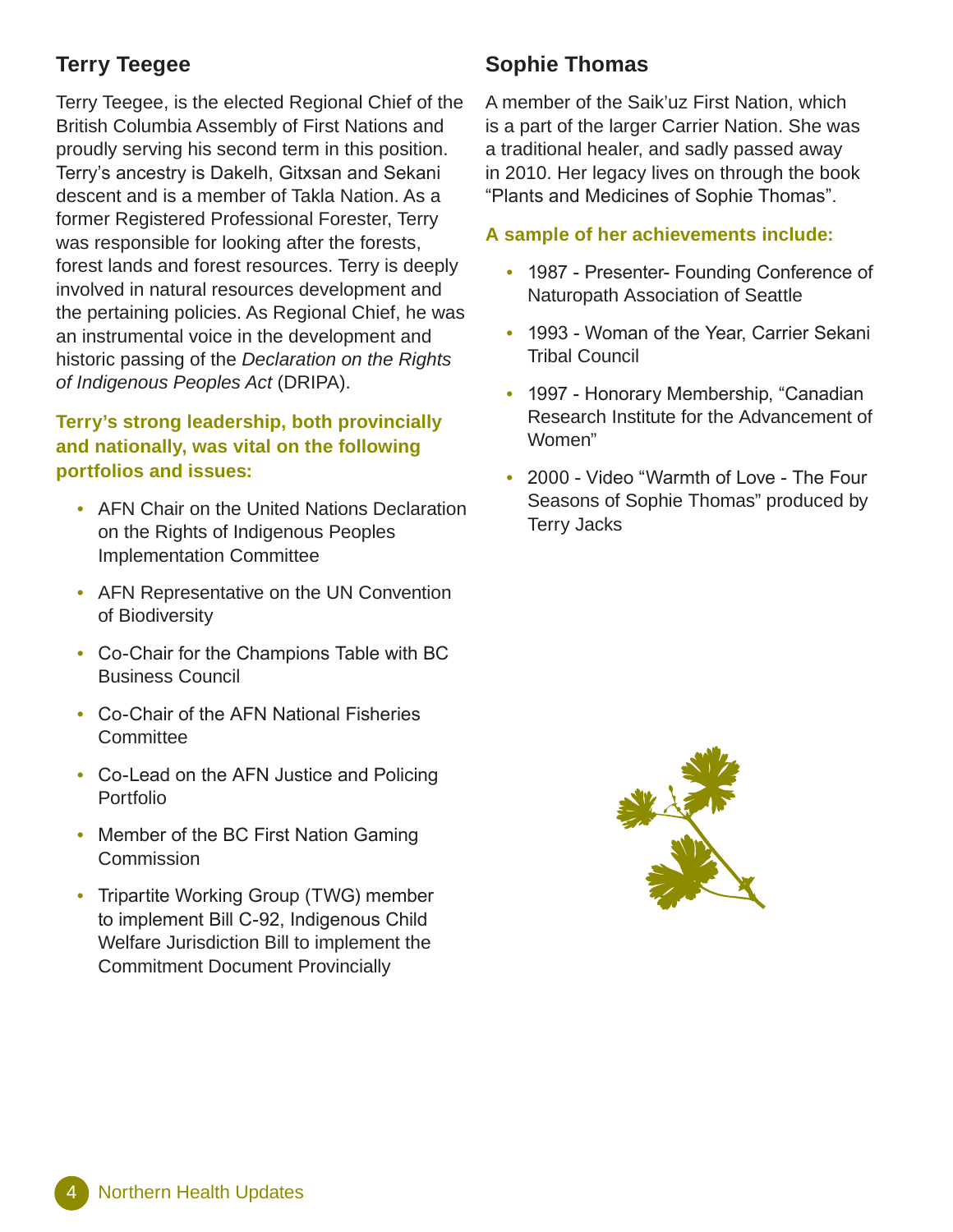

#### **Indigenous Health - Education Update**

Recommendations from the In Plain Sight report are integrated into Northern Health's change agenda. In response to these Recommendations the Cultural Safety and Anti-Indigenous Racism Education Strategy in Northern Health document developed by Indigenous Health articulates components of an approach for the provision of cultural safety education and training NH staff and physicians. The intent of the Strategy is to support the provision of culturally respectful and safe health care services within NH.

#### **The Education Strategy is comprised of 5 pillars of activities. They are:**

- 1. Orientation
- 2. Respectful Relationships Culturally Safe Indigenous Health Care: A Series of Learning Modules
- 3. On the land cultural experiences
- 4. Tailored cultural safety and anti-Indigenous racism workshops
- 5. Professional development

A new 20-hour, asynchronous (self-paced) online cultural safety curriculum for the organization entitled Respectful Relationships: Culturally Safe Indigenous Health Care was piloted from February 17 – April 30, 2022 with approximately 40 individuals from clinical and regional programs across NH enrolled in the course and providing course evaluations.

#### **The overarching goals of the 4-module curriculum are to:**

- Understand cultural safety in context of respectful relationships.
- Gain understand of the roles of past event in contemporary realities for Indigenous peoples.
- Acquire and enhance critical self-reflection in practice.
- Develop, enhance and deepen understanding through the practical application of the skills and knowledge gained in this learning series to case studies and scenarios.

The course was developed in partnership between NH and the National Collaborating Centre for Indigenous Health (NCCIH) with technical and financial support provided by the University of British Columbia. The course will be offered through Continuing Studies, UNBC. NH Indigenous Health and the NCCIH are currently revising course content following review of evaluative feedback from the pilot phase. The course is anticipated to be available in Summer 2022 to all NH staff and physicians wishing to register for this educational opportunity. The course will CME accredited (Group Learning Credits).

To supplement the online curriculum a series of 10 interactive workshops will be offered to learners enrolled in the course beginning Summer/Fall 2022. Look for upcoming communications containing a schedule of upcoming workshops in the coming weeks.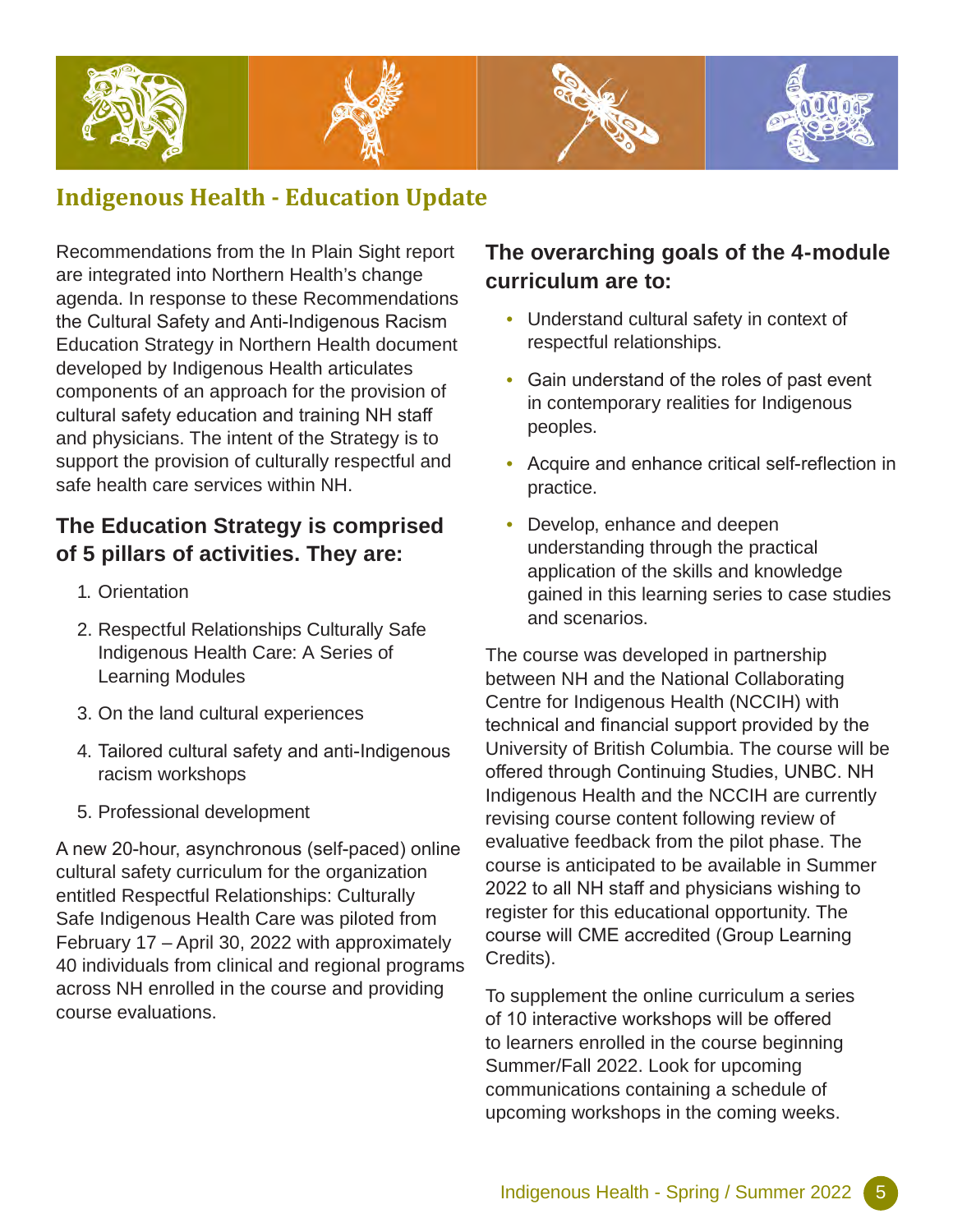#### **Indigenous Community Engagement and Education Leads**

The IH team welcomed three new members in March and April 2022. The Indigenous Community Engagement and Education Lead is a new role within Indigenous Health with matrix reporting to the Chief Operating Officers in each Health Service Delivery Area (HSDA) with each of the three Leads working closely with the senior leadership team in their respective HSDAs. The Leads provide advice, guidance, and support in developing, implementing, and maintaining culturally safe and respectful services and practices, patient relations processes, and support systems for First Nations, Inuit and Métis patients and families.

The Leads also develop and maintain strong relationships with local First Nations and Métis communities through proactive and strategic partnered engagement to build sustainable bridges between Indigenous communities, the leadership team, and the organization.

#### **We are delighted to introduce new Indigenous Health team members!**





#### **Ksem git Sa'am | Tracy Downey**

[Tracy.Downey@northernhealth.ca](mailto:Tracy.Downey%40northernhealth.ca?subject=)

#### **250-622-6572**

Ksem git Sa'am | Tracy Downey grew up in the Tsimshian communities of Metlakatla and Lax Kw'alaams and comes from the Git Wilgyots tribe. Tracy has a close connection with her home community. Tracy holds a Bachelor of Social Work and worked for many years with the Indigenous Justice Program as Director of First Nations Justice Council (2016-2020). Prior to joining Indigenous Health Tracy supported and actioned culturally safe health care services and environments in her capacity as the Aboriginal Patient Liaison at the Prince Rupert Regional Hospital.

Tracy is located in the Northwest (NW) HSDA in Prince Rupert.



#### **Northern Health Authority**

Northern Health covers an area of nearly 600,000 square kilometers and offers health services in over two dozen communities through 50 health locations. The population of our communities ranges from a few hundred people to over 80,000 people.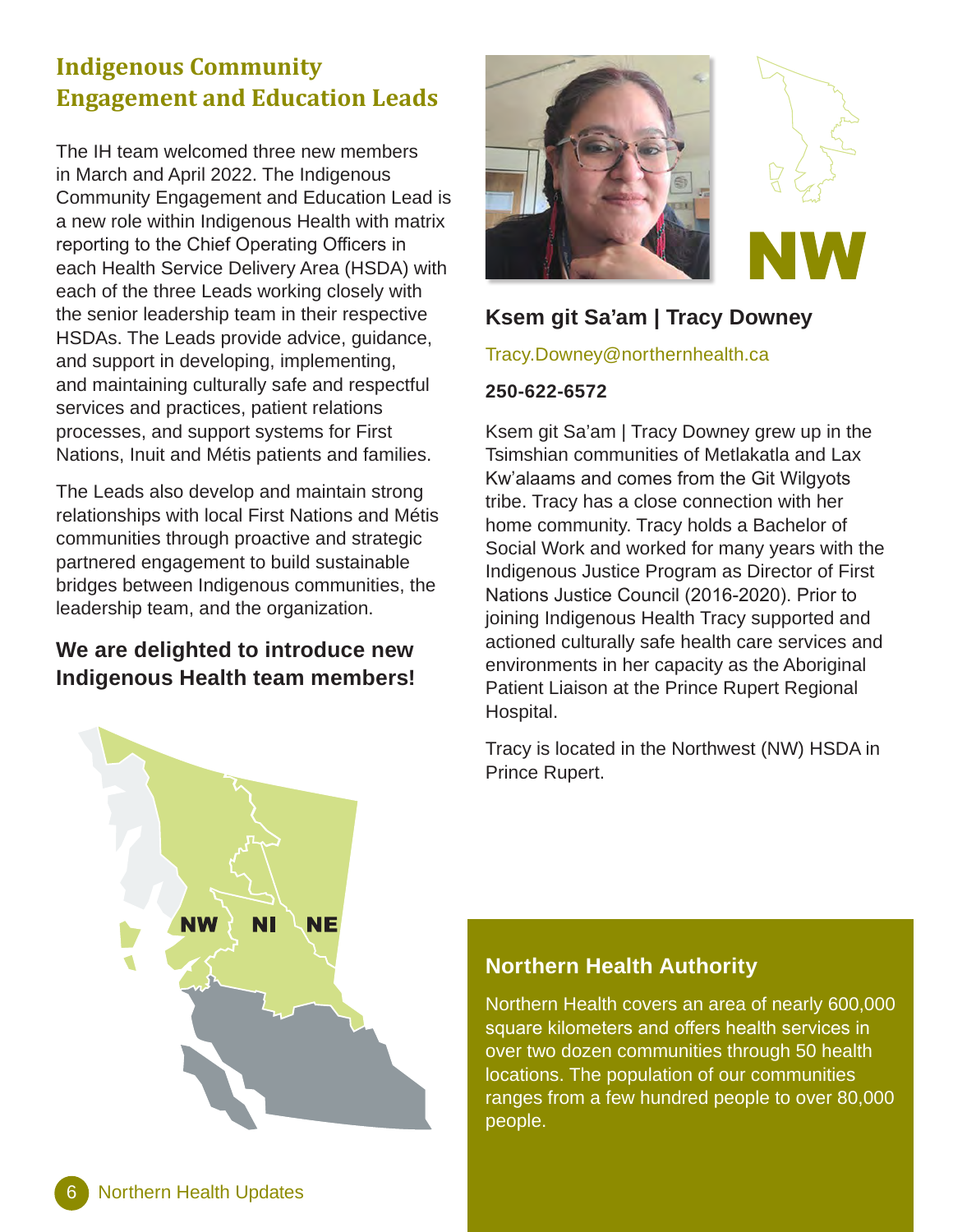



#### **Ryan Dirnback**

#### [Ryan.Dirnback@northernhealth.ca](mailto:Ryan.Dirnback%40northernhealth.ca?subject=)

#### **250-645-3161**

Ryan Dirnback is Métis and brings a wealth of knowledge and recent experience to this role having supplemented his nursing background by completing his Master's in Health Administration (MHA; UBC, 2015). Ryan has worked as a Practice Consultant supporting multidisciplinary practice and programs in rural and remote northern First Nations on behalf of the First Nations Health Authority (FNHA; 2018-2020). Since returning to Northern Health in 2020, he served as Lead, Capacity Development and Education with Indigenous Health before joining the Prince George Community Services leadership team as the Indigenous Clinical Coordinator, UHNBC. Ryan supported the NH COVID-19 response by leading delivery of several pop-up vaccine clinics and through redeployments to Health Emergency Management BC and to the Prince George mass immunization clinic as Site Lead.

Ryan is located in the Northern Interior (NI) HSDA in Prince George.



#### **Connie Cunningham**

#### [Connie.Cunningham@northernhealth.ca](mailto:Connie.Cunningham%40northernhealth.ca?subject=)

#### **250-262-5259**

Connie Cunningham is Métis-Cree and brings a wealth of knowledge from her most recent role as Manager for NE Specialized Services in which she served between 2018-2022. She also has extensive operations experience including Manager for the Team Leads in the following units: Dawson Creek Intensive Case Management Team, Tertiary Care; Dawson Creek Inpatient Psychiatric Unit; and Fort St. John Intensive Case Management Team. Connie has also supported the Fort St. John Mobile Support Team (MST) during the past decade. Connie is a registered social worker and holds a Master of Arts in counselling psychology.

Connie is located in the Northeast (NE) HSDA in Fort St John.

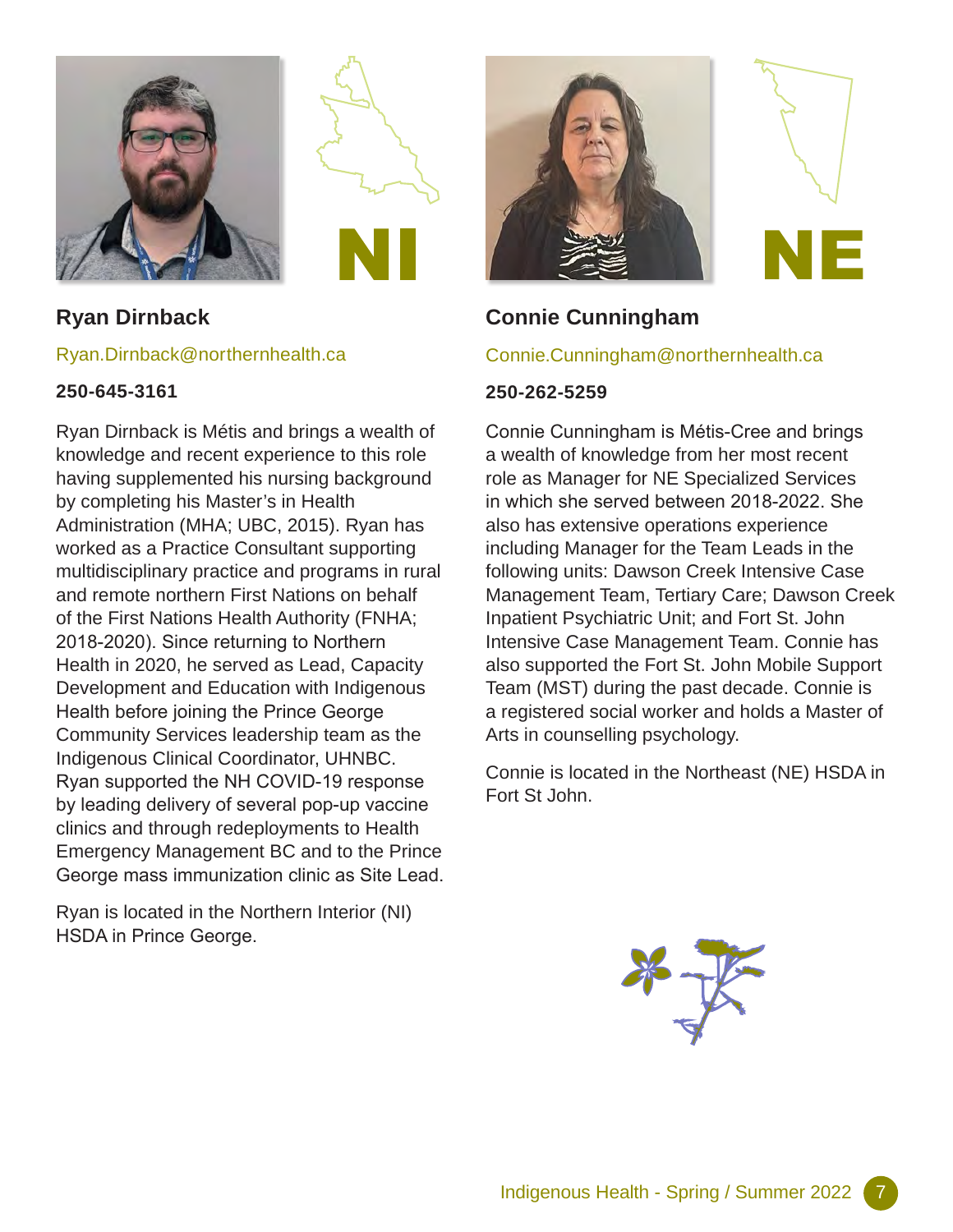#### **New Resources from Indigenous Health**

Indigenous Health would like to highlight two new animated videos for health care professionals launched in March and May 2022 produced by Indigenous Health, NH, and the National Collaborating Centre for Indigenous Health ([NCCIH\)](https://www.nccih.ca/en/default.aspx). Both videos can be viewed on the Indigenous Health website.



#### *Compassion Informed Care*

Indigenous Health, Northern Health and the National Collaborating Centre for Indigenous Health (NCCIH) present this short animated video on the topic of Compassion-Informed Care for health care professionals. This resource is intended to aid health care practitioners in their ongoing journey to create respectful relationships with the people whom they serve, specifically Indigenous communities.

The six-minute video is narrated by Dr. Evan Adams who is from the Tla'amin First Nation in BC. Dr. Adams is Deputy Chief Medical Officer of Public Health, Indigenous Services Canada. Dr. Adams works to respond to the COVID-19 pandemic and ensure that the health system is safe and accessible for Indigenous people across the country.

Produced by Dr. Margo Greenwood and written by Julia Petrasek MacDonald and Shelby Petersen with animation by Joanne Gervais, this video reviews key terms such as developmental and historical trauma.

[indigenoushealthnh.ca/resources/](https://www.indigenoushealthnh.ca/resources/videos#compassion-informed-care) [videos#compassion-informed-care](https://www.indigenoushealthnh.ca/resources/videos#compassion-informed-care)

## *Preparing for Respectful Conversations*

Produced in collaboration by the National Collaborating Centre for Indigenous Health and Northern Health's Indigenous Health department, this video offers a simple set of strategies to help people prepare for respectful conversations when experiencing or witnessing discriminatory behaviour in the workplace. This video is intended mainly for those who work in a health care setting, but it will also be useful for workplaces in other sectors.

[indigenoushealthnh.ca/resources/](https://www.indigenoushealthnh.ca/resources/videos#preparing-for-respectful-conversations) [videos#preparing-for-respectful-conversations](https://www.indigenoushealthnh.ca/resources/videos#preparing-for-respectful-conversations)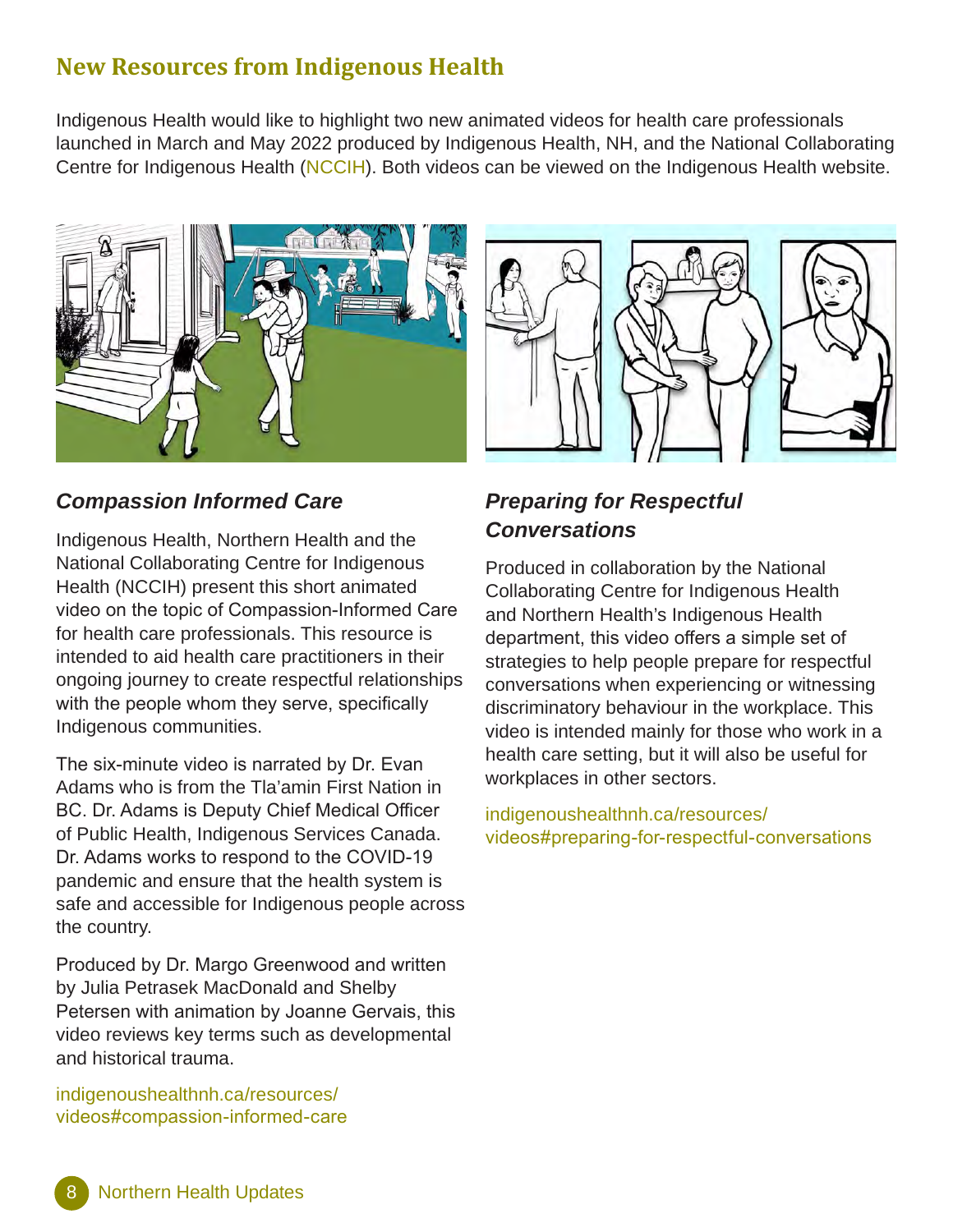### Featured Indigenous Language

In this section we feature an Indigenous language from the Northern Health Region. In this issue, we highlight Sm'algya̱x. This is the language of the Tsimshian people of Northwestern British Columbia. The hereditary territory of the Tsimshian covers east of Terrace, south to Gitgaat, west to Gitxaala and North just past Lax Kw'alaams.

You can find more about this language in the online dictionary at: [web.unbc.ca/~smalgyax](https://web.unbc.ca/~smalgyax/)

Language and translations by: Hailey Wesley, Lax Kw'alaams.

| 'Niit.                 | Gooyu di pdeegn?        |
|------------------------|-------------------------|
| Hello.                 | What is your crest?     |
| Ama Ganłaak.           | di pdeegu.              |
| Good morning.          | My crest is             |
| Ama Gawdi Süülgyaxs.   | Ndeeyu di wil 'waatgn?  |
| Good afternoon.        | Where are you from?     |
| Ama hup'l.             | di wil 'waatgn.         |
| Good evening.          | I am from               |
| Ama aatk.              | Ndeeyu di wil dzogn?    |
| Goodnight.             | Where do you live?      |
| Ndaa wila waan?        | di wil dzogu.           |
| How are you.           | I live in               |
| Aam wila waalu.        | Gyilks ama'niisgn.      |
| I'm good.              | Take care of yourself.  |
| Akandi aam wila waalu. | Dm algyik niidzn.       |
| I'm not good.          | l'Il see you again.     |
| Asdiwaa'nu.            | Dm algyik niidzism.     |
| I'm sorry.             | I'll see you all again. |
| Naayu di waan?         | T'oyaxsut nüün.         |
| What is your name?     | Thank you.              |
| di waayu.              | T'oyaxsut nüüsm.        |
| My name is             | Thank you all.          |



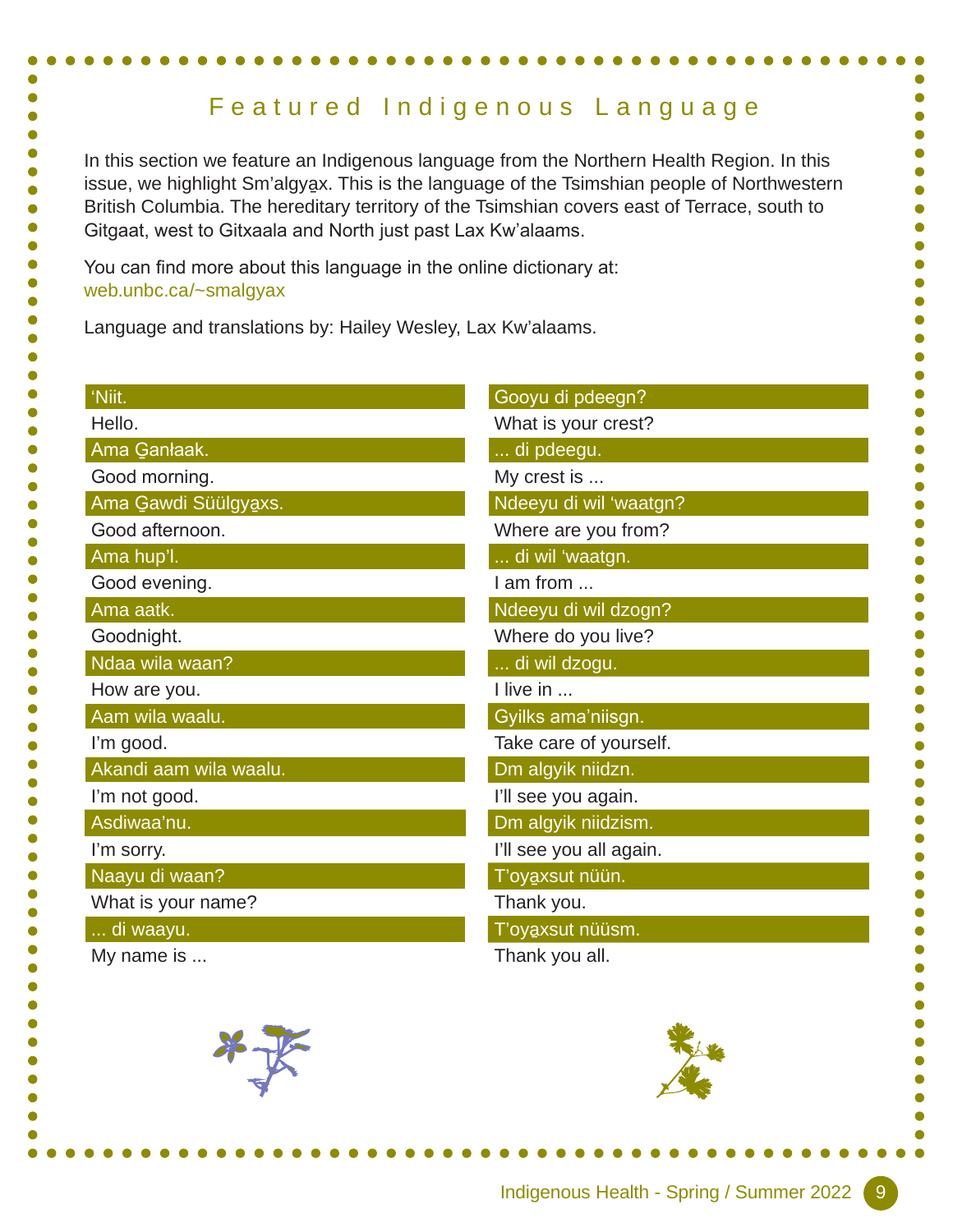# *Recommended book*

# *Recommended resources*



#### **by Michelle Good**

ISBN: 9781443459181

ISBN 10: 1443459186

Imprint: Harper Perennial

Pages: 304

#### **Five Little Indians**

This book takes us on a journey of five children who were removed from their homes and families and taken to a residential school. It describes the struggles with returning home to a place that is no longer familiar.

With compassion and insight, *Five Little Indians* chronicles the desperate quest of these residential school survivors to come to terms with their past and, ulti[m](http://www.perinatalservicesbc.ca/Documents/Resources/Honouring_Indigenous_Womens_and_Families_Pregnancy_Journeys.pdf)ately, find a way forward.

#### **Awards:**

- Amazon First Novel Award
- Canada Reads 2022
- Governor General's Literary Award for Fiction
- Kobo Emerging Author Prize



**New resource booklets for Inuit parents and caregivers of children up to 6 years of age**

Based on Inuit teachings outlined in inunnguiniq, or making capable human beings, a series of four booklets have been developed through a collaboration between the Aqqiumavvik Society and the National Collaborating Centre for Indigenous Health.

nccih.ca/485/NCCIH\_in\_the [News.nccih?id=475](https://www.nccih.ca/485/NCCIH_in_the_News.nccih?id=475)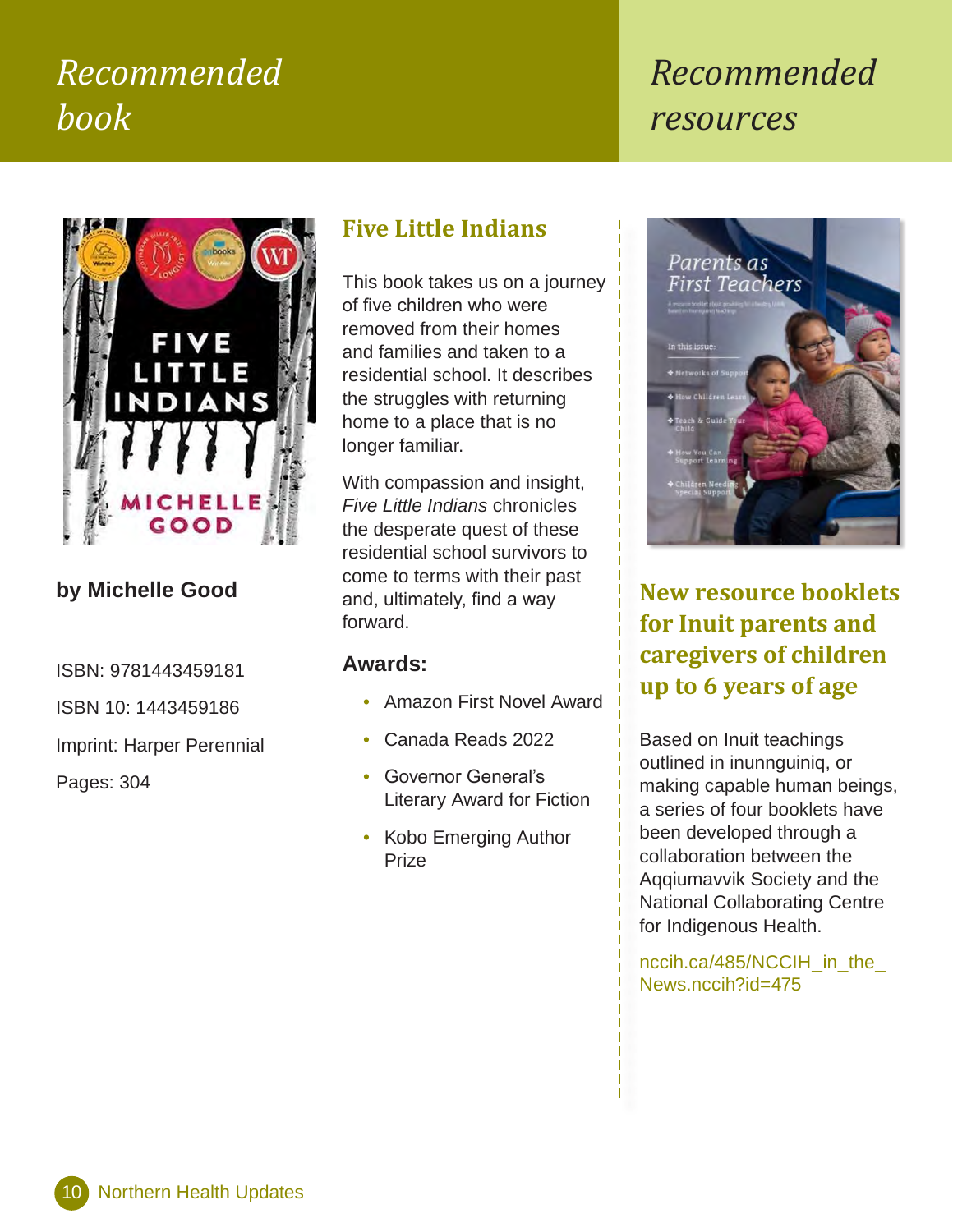



#### **Climate Change and Indigenous Peoples in Canada: Health Impacts**

This fact sheet explores the interconnected and far-reaching health impacts of climate change on Indigenous peoples, from increased food and water insecurity and infrastructure damage, to threats to personal safety and mental health, all of which are experienced differently within and between First Nations, Inuit, and Métis men, women, boys, girls, and gender-diverse people.

[nccih.ca/495/Climate\\_Change\\_](https://www.nccih.ca/495/Climate_Change_and_Indigenous_Peoples_in_Canada__Health_Impacts.nccih?id=10359) [and\\_Indigenous\\_Peoples\\_in\\_](https://www.nccih.ca/495/Climate_Change_and_Indigenous_Peoples_in_Canada__Health_Impacts.nccih?id=10359) [Canada\\_\\_Health\\_Impacts.](https://www.nccih.ca/495/Climate_Change_and_Indigenous_Peoples_in_Canada__Health_Impacts.nccih?id=10359) [nccih?id=10359](https://www.nccih.ca/495/Climate_Change_and_Indigenous_Peoples_in_Canada__Health_Impacts.nccih?id=10359)



#### **Elders Visioning Perinatal Substance Use Toolkit**

The Provincial Perinatal Substance Use Project, led by BC Women's Hospital + Health Centre (PHSA), was developed to advance provincial capacity and enhance services for pregnant and early parenting people who use substances and their infants, families and communities across British Columbia.

[bcwomens.ca/Professional-](http://www.bcwomens.ca/Professional-Resources-site/Documents/Perinatal%20Substance%20Use/PHSA_Elder_Visioning_PSU_toolkit_FINAL%2022Nov2021.pdf)[Resources-site/Documents/](http://www.bcwomens.ca/Professional-Resources-site/Documents/Perinatal%20Substance%20Use/PHSA_Elder_Visioning_PSU_toolkit_FINAL%2022Nov2021.pdf) [Perinatal%20Substance%20](http://www.bcwomens.ca/Professional-Resources-site/Documents/Perinatal%20Substance%20Use/PHSA_Elder_Visioning_PSU_toolkit_FINAL%2022Nov2021.pdf) [Use/PHSA\\_Elder\\_Visioning\\_](http://www.bcwomens.ca/Professional-Resources-site/Documents/Perinatal%20Substance%20Use/PHSA_Elder_Visioning_PSU_toolkit_FINAL%2022Nov2021.pdf) [PSU\\_toolkit\\_FINAL%20](http://www.bcwomens.ca/Professional-Resources-site/Documents/Perinatal%20Substance%20Use/PHSA_Elder_Visioning_PSU_toolkit_FINAL%2022Nov2021.pdf) [22Nov2021.pdf](http://www.bcwomens.ca/Professional-Resources-site/Documents/Perinatal%20Substance%20Use/PHSA_Elder_Visioning_PSU_toolkit_FINAL%2022Nov2021.pdf)



2022-2027



#### **Declaration on the Rights of Indigenous Peoples Act Action Plan 2022-2027**

The Declaration Act Action Plan, released March 30, 2022, includes collectively identified goals and outcomes that form the long-term vision for implementing the UN Declaration in B.C. It also has 89 priority actions - tangible steps that will advance this work in key areas over the next five years.

#### [gov.bc.ca/assets/gov/](https://www2.gov.bc.ca/assets/gov/government/ministries-organizations/ministries/indigenous-relations-reconciliation/declaration_act_action_plan.pdf)

[government/ministries](https://www2.gov.bc.ca/assets/gov/government/ministries-organizations/ministries/indigenous-relations-reconciliation/declaration_act_action_plan.pdf)[organizations/ministries/](https://www2.gov.bc.ca/assets/gov/government/ministries-organizations/ministries/indigenous-relations-reconciliation/declaration_act_action_plan.pdf) [indigenous-relations](https://www2.gov.bc.ca/assets/gov/government/ministries-organizations/ministries/indigenous-relations-reconciliation/declaration_act_action_plan.pdf)[reconciliation/declaration\\_act\\_](https://www2.gov.bc.ca/assets/gov/government/ministries-organizations/ministries/indigenous-relations-reconciliation/declaration_act_action_plan.pdf) [action\\_plan.pdf](https://www2.gov.bc.ca/assets/gov/government/ministries-organizations/ministries/indigenous-relations-reconciliation/declaration_act_action_plan.pdf)